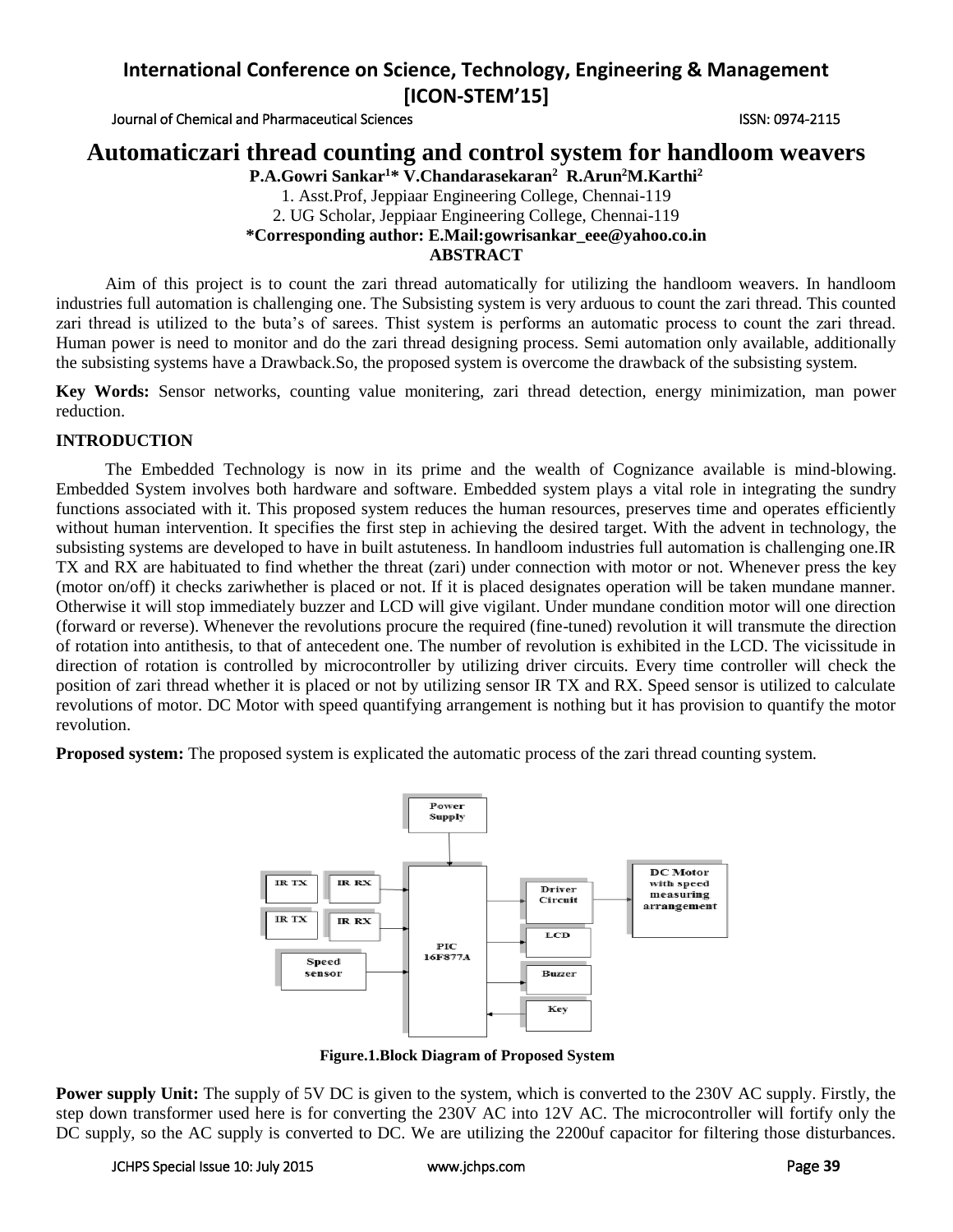#### Journal of Chemical and Pharmaceutical Sciences ISSN: 0974-2115

The output is given to the 7805 voltage regulator, which will convert the 12V direct current to 5V direct current. The output from the controller will be filtered utilizing the 1000uf capacitor, so the pristine 5V DC is getting as the output from the puissance supply unit.



## **Figure.2.Power Supply Unit**

## **Microcontroller Unit:**

**Pic16f877a Microcontroller:** The four features that you might cause you to utilize a 16F887 in lieu of a 16F877 (A) are • External gate

- Volt Reference
- Nano Watt™
- Internal Clock

The gate could be habituated to more accurately capture an input time. The volt reference denotes you don't require an external reference albeit it will probably not be subsidiary for highly precise operation. It is definitely more utilizable in a battery powered operation where you optat to compare the input battery voltage to a kenned reference. Nano Watt $\mathbb{M}$ could be utilizable for battery powered operation. The internal clock is utilizable for lab development (not for precision) and for general operation - it can withal be set to 31 kHz so consuming less puissance. All the above depend on your concrete application requisites.

**PIC Controller 16F877A:** The 40 pins make it more facile to utilize the peripherals as the functions are spread out over the pins. This makes it more facile to decide what external contrivances to affix without worrying an inordinate amount of if there are enough pins to do the job. The main advantages is that every pin is only shared between two or three functions so it's more facile to decide what the pin function (other contrivances have up to 5 functions for a pin).

Note: A disadvantage of the contrivance is that it has no internal oscillator so you will require an external crystal of other clock source.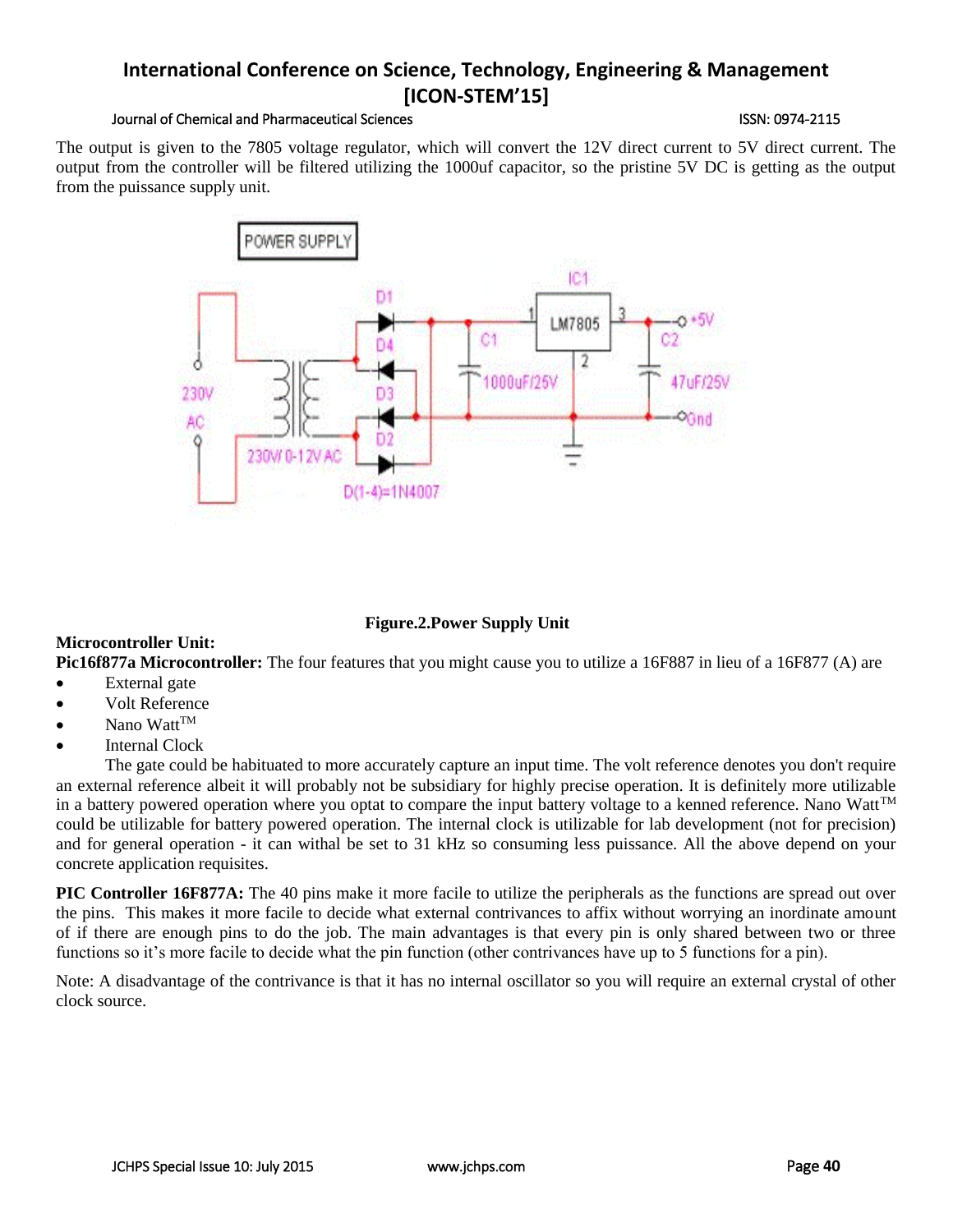#### Journal of Chemical and Pharmaceutical Sciences **ISSN: 0974-2115** ISSN: 0974-2115



**Figure.3.40 DIP PIC Controller pin diagram**

#### **Sensors Unit:**

**IR Transmitter:** This IR transmitter sends 38 kHz (frequency can be adjusted utilizing R2). IR carriers at around 38 kHz carrier frequencies are widely utilized in TV remote controlling and ICs for receiving these signals are quite facilely available. IR transmitter constructed by utilizing IC555 timers and mode of operation under a stable multi-vibrator.

**Formula frequency:**  $T = 0.69(Ra+2Rb)C$ 





**IR Receiver:** This is a minutely diminutive IR receiver predicated on the TSOP1738 receiver. This receiver has all the filtering and 38 kHz demodulation built into the block. It focuses towards the infrared remote at the receiver, a stream of 1s and 0s out of the data from IR transmitter and TSOP capable of receiver only 38khz frequency because in circumventing so many contrivances transmitting IR signal at different frequency so we constructed receiver to receive at 38khz frequency only and output of IR receiver given to microcontroller port three at P3.2.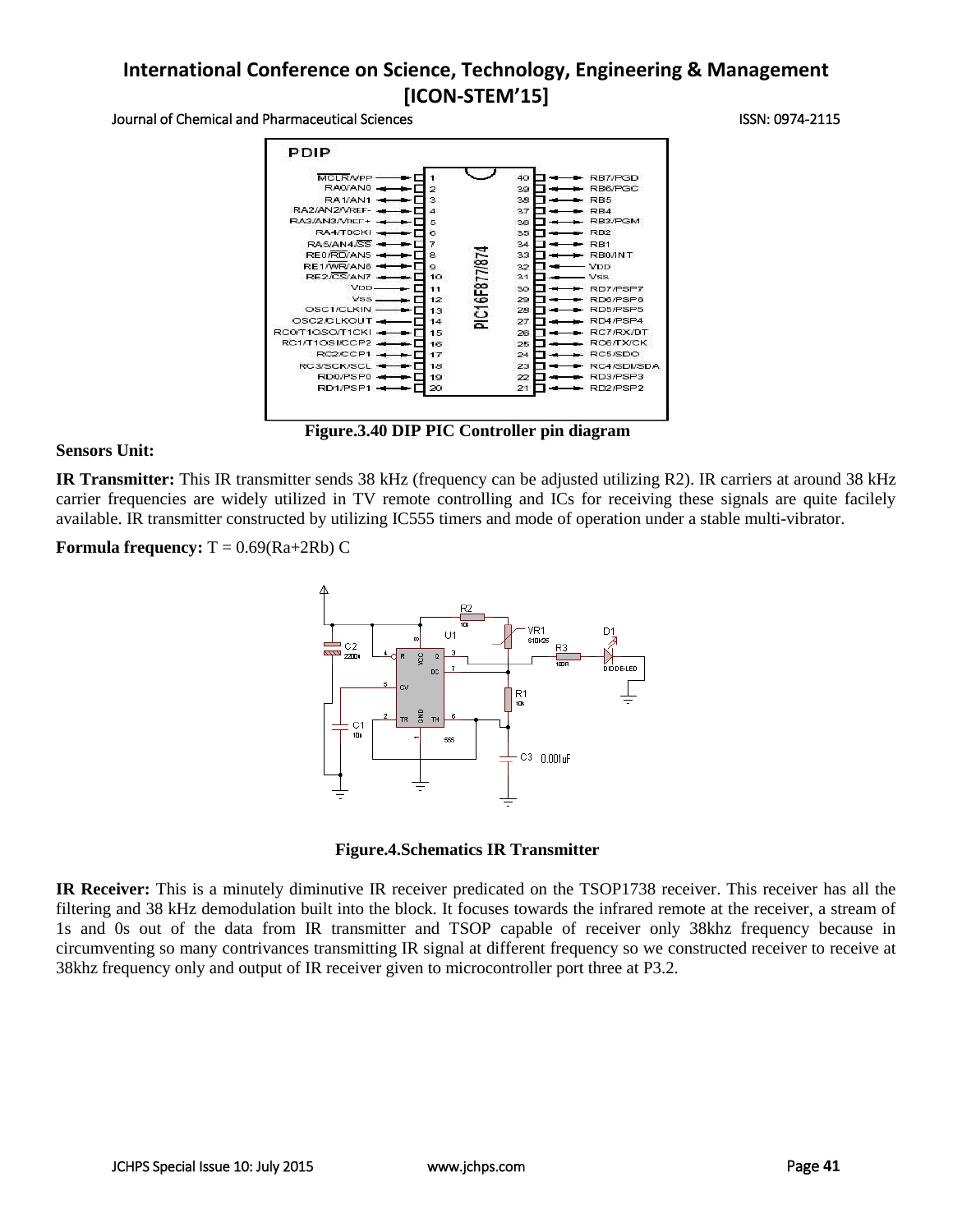Journal of Chemical and Pharmaceutical Sciences **ISSN: 0974-2115** ISSN: 0974-2115



**Figure.5.Schematics IR Transmitter**

**Exhibit LCD Unit:** A liquid crystal exhibit (LCD) is a flat panel exhibit, electronic visual exhibit, or video exhibit that utilizes the light modulating properties of liquid crystals (LCs). LCDs do not emit light directly. The main utilization of this is to view the current status of the Process such as Moisture level, Rain and Strain Gauge level etc.



**Figure.6.Character LCD type HD44780 Pin diagram**

**DC motor:** A DC motor is designed to run on DC electric puissance. Two examples of pristine DC designs are Michael Faraday's homopolar motor (which is unorthodox), and the ball bearing motor, which is (so far) a novelty. By far the most prevalent DC motor types are the brushed and brushless types to engender an oscillating AC current from the DC source—so they are not pristinely DC machines in a rigorous sense.



**Figure.7.DC motor**

**Software Unit:** Software is utilized to compile the coding of the desired application for the corresponding embedded system.